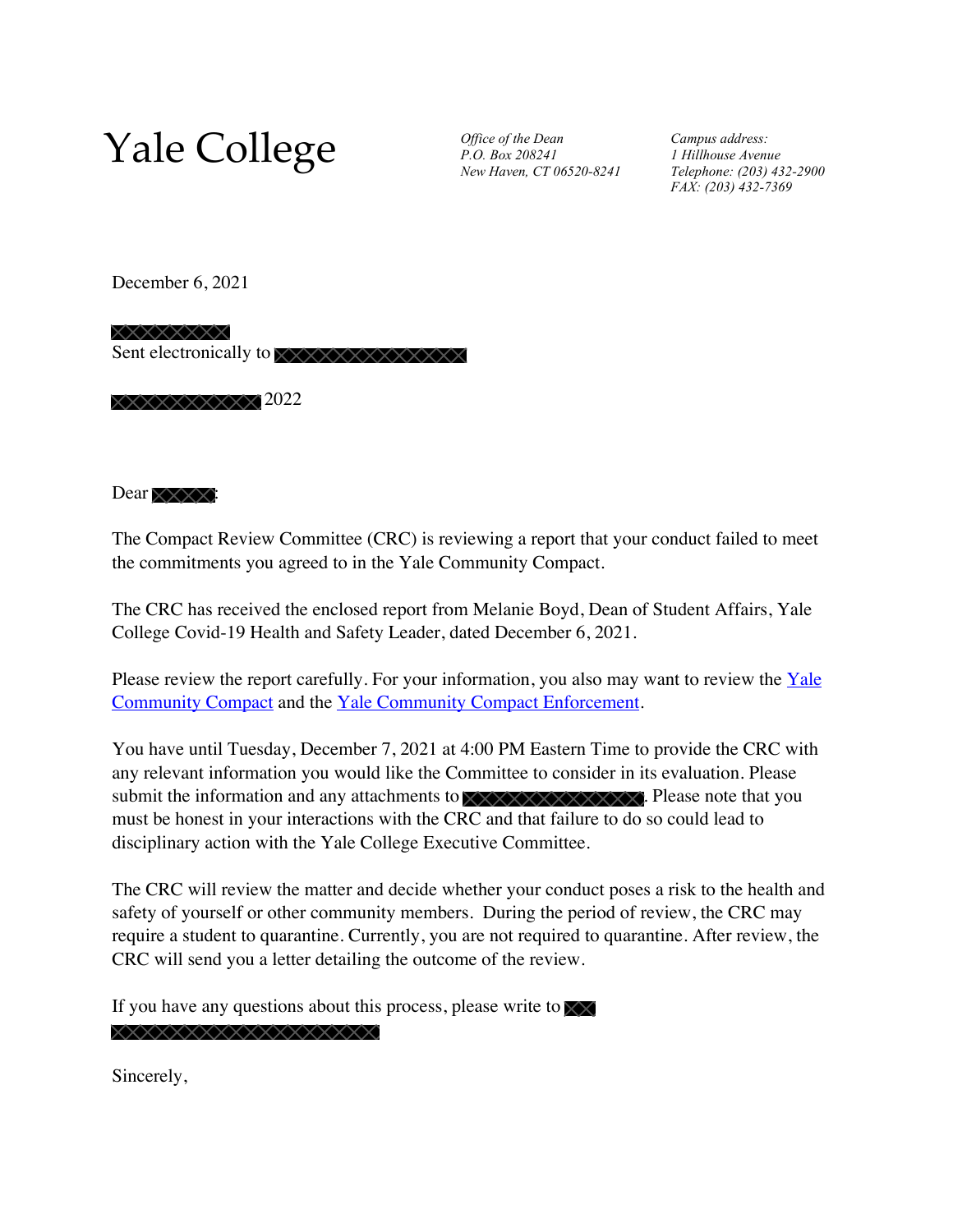Anita Sharif-Hyder, Associate Secretary, University-Wide Committee on Sexual Misconduct

Matthew Makomenaw, Assistant Dean of Yale College and Director of the Native American Cultural Center

George Levesque, Associate Dean of Yale College, Dean of Academic Programs

Enclosures: Incident Report

CC: Melanie Boyd, Dean of Student Affairs, Yale College Covid-19 Health and Safety Leader XXXXXXXXXXXXXXXXXXXXXXXXXX XXXXXXXXXXXXXXXXXXXXXXXX